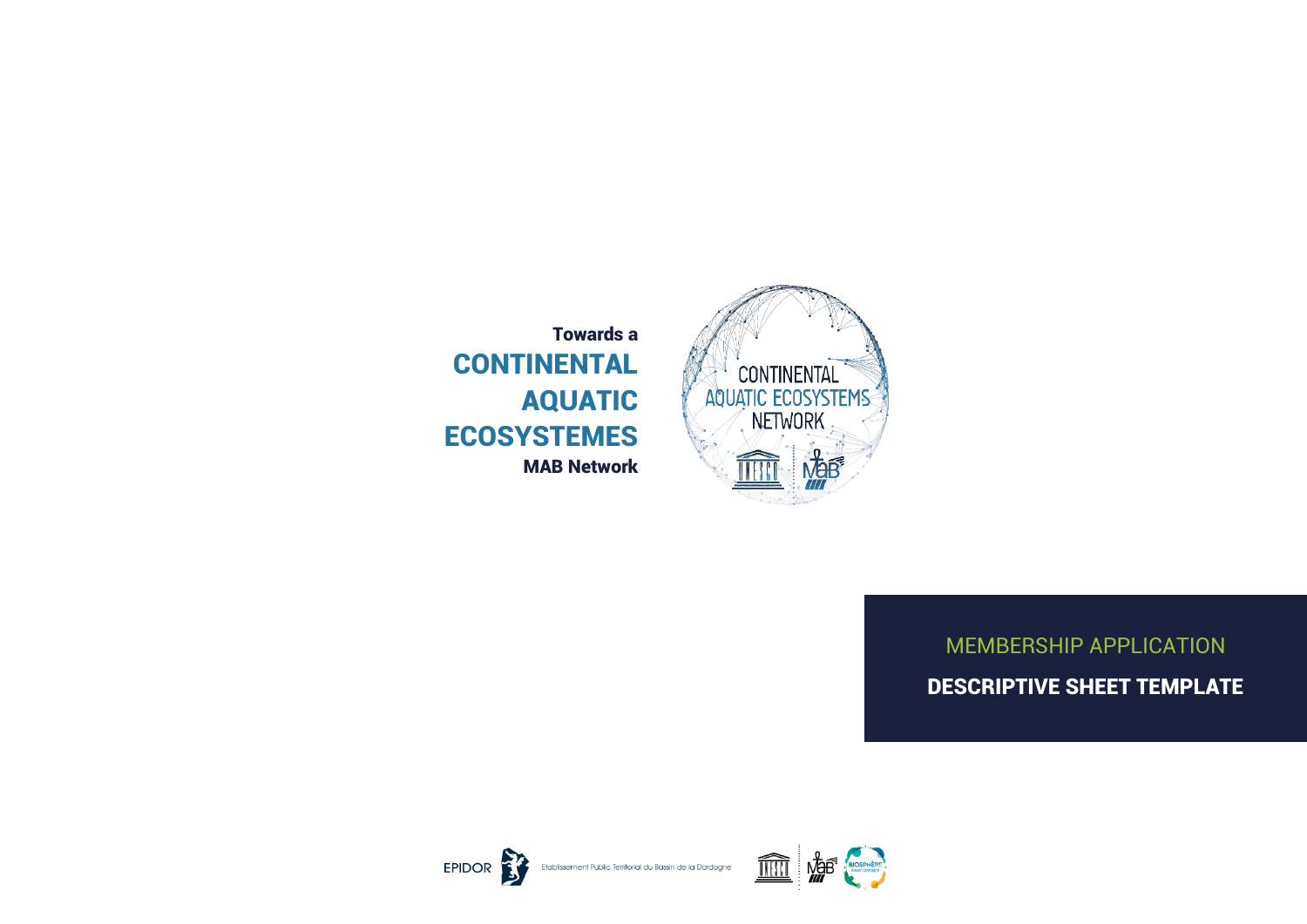

# Cae-mab-network.com and the community of the community of the community of the community of the community of the community of the community of the community of the community of the community of the community of the communi

| Name of your biosphere reserve                                                                                                                                                                                                            | <b>COUNTRY</b>                                                                                                                                                                                                                                                                  | • Main problems and concerns (highlight topics among those of the "Sarlat<br>Declaration")<br>o water pollution (eutrophication, toxic substances)<br>morphological deterioration of river beds                                                             |
|-------------------------------------------------------------------------------------------------------------------------------------------------------------------------------------------------------------------------------------------|---------------------------------------------------------------------------------------------------------------------------------------------------------------------------------------------------------------------------------------------------------------------------------|-------------------------------------------------------------------------------------------------------------------------------------------------------------------------------------------------------------------------------------------------------------|
| <b>MAIN PHOTO**</b>                                                                                                                                                                                                                       | biodiversity loss<br>$\Omega$<br>loss of flooding areas<br>$\circ$<br>hydropower impacts<br>$\circ$<br>conflicts between water and land use<br>invasive species<br>disappearing of river-related cultural heritages (knowledge, identity)<br>MAP*<br>Other (explain)<br>$\circ$ |                                                                                                                                                                                                                                                             |
|                                                                                                                                                                                                                                           |                                                                                                                                                                                                                                                                                 | • Current scientific research topics and actions (3 to 5 max)                                                                                                                                                                                               |
| • Coordinating structure / Administrative authority<br>• Full contact information                                                                                                                                                         |                                                                                                                                                                                                                                                                                 |                                                                                                                                                                                                                                                             |
| • Main features and specificities<br>Open list (max 5)                                                                                                                                                                                    |                                                                                                                                                                                                                                                                                 | • Feedback (major action that you want to highlight)<br>- 200 words max<br>- use a short but effective headline<br>- one (or two) photo which shows the action<br>- give bibliographic information and web links                                            |
| • Cultural and social particularities linked to rivers:<br>Open list (max 5)<br>. Main know-how, skills and specialties of your BR (of international<br><b>importance)</b> (3 to 5 max / a few key words or a short descriptive sentence) |                                                                                                                                                                                                                                                                                 | *MAP: Send us a map of the country with your biosphere reserve area. A map is<br>enough as we will do the creation of graphic designs.<br>If you possess a vector version of the map, please send us the original files (such as ai.,<br>svg. eps. formats) |
|                                                                                                                                                                                                                                           |                                                                                                                                                                                                                                                                                 | <b>**PHOTOS:</b> Send us 3 or 5 high-resolution photos in JPEG (.jpg, .jpeg) or PNG (.png)<br>formats, a resolution of 300 DPI (dots/pixels per inch/cm) and up to 5 MB in size with<br>credits.                                                            |